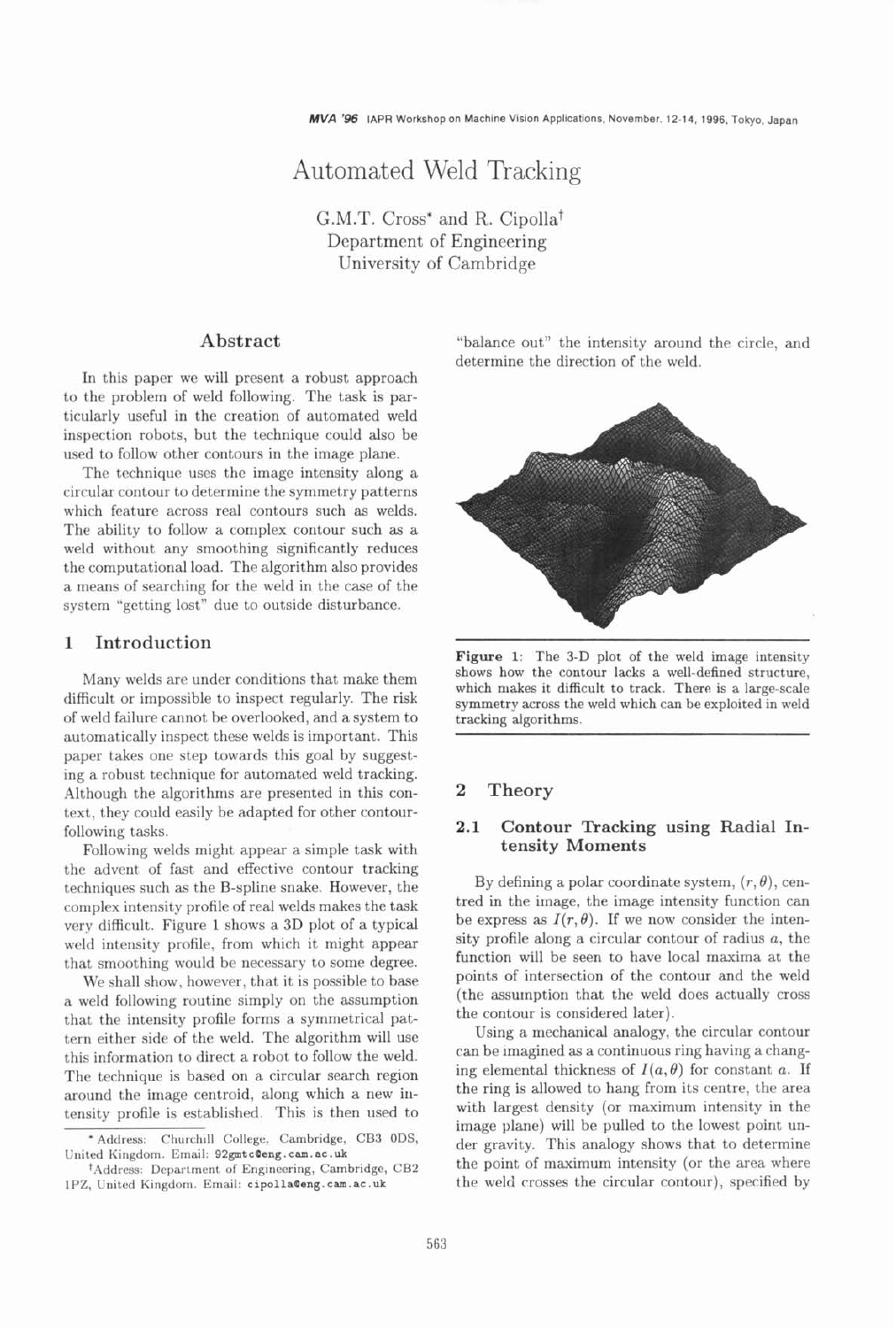the angle  $\alpha$  from some datum, the total summed "mass" either side must be equal:

$$
\int_{\alpha}^{\pi+\alpha} I(a,\theta)d\theta = \int_{\pi+\alpha}^{2\pi+\alpha} I(a,\theta)d\theta . \qquad (1)
$$

Note that this is only true if the weld crosses the contour at just **one** position, which will also be considered later.

Expanding the integrals and defining the intensity integral

$$
J(\gamma) = \int_0^{\gamma} I(a,\theta)d\theta \quad , \tag{2}
$$

we find that the contour direction,  $\alpha$ , is given by

$$
J(\pi + \alpha) - J(\alpha) = \frac{1}{2}J(2\pi) . \tag{3}
$$

It might appear from this analysis that the technique relies on a low background intensity relative to the intensity of the weld. However, by considering the mechanical analogy described above, it can be seen that the technique works based on the symmetry of the intensity profile, rather than specific intensity values.

As mentioned above, if the weld closes the circular contour at two radially symmetric positions, equation (3) has no single solution. To solve this problem, one of the high intensity peaks along the integration contour must be ignored. This is done by "windowing" the intensity profile:

$$
I'(a, \theta) = w(\theta)I(a, \theta) \tag{4}
$$

where  $w(\theta) = 1$  for some range of  $\theta$  and zero elsewhere. If the approximate direction of the weld is known, the window can be set to extend either side of this direction. The range must be chosen according to the following criteria:

- If the range is too large, the solution to equation (3) will be meaningless for the case where the weld crosses the circular contour at two radially symmetric positions.
- If the windowed range is too small, there is the risk that a sudden change in weld direction will cause the intersection of the weld and the circular search contour to be outside the windowed area.

position relative to the camera.  $\frac{1}{2}$  over the weld, the moment calculations will provide

### **2.2 Iterative Determination of the Search Radius 3 Algorithm**

this contour following technique: if the contour is ibrated CCD camera held in the grippers of the maoutside the radius of search, a direction of travel nipulating arm of a Scorbot **ER-7** robot arm. All cannot be determined. Detecting this case is easy, processing is performed in real-time on a single Sun and can be done in one of a number of ways: SPARCstation 20. A test weld was arc-welded onto



**Figure** *2: Left:* the weld can be seen to cross the integration contour at two radially symmetric positions. In order to find the direction of the weld, the intensity profile around the circular path must be windowed (see text). *Centre:* The weld is slightly offset from the camera centroid, and therefore the intensity moment directs the camera in the correct direction. *Right:* If the weld does not cross the integration path, the system enters a "lost" state, which is discussed in section **2.2.** 

- If the integral  $J(2\pi)$  falls below a threshold, the "lost" state can be triggered. This method does require a threshold to be specified, and therefore, although it is simple, it was not recommended. Further, if the camera enters a region of uniform high intensity, the results will be indeterminate.
- Counting the number of pixels on the search circle which are higher than a threshold provides a method of detecting the lost state. Once again, this does require a threshold to be specified.
- The weld is characterised by a sharp intensity gradient on either side of the contour. Therefore by searching for large gradients in the intensity contour,  $I(a, \theta)$ , the presence of a weld can be detected. As the size of the intensity field has been significantly reduced, it is quite feasible to smooth the intensity along the contour in order to reduce the effect of noise.

If the camera is found to be lost, the radius of search, a, can simply be increased until the weld is located. As soon as the circle search contour passes Figure **2** shows different situations of the weld a vector towards the weld (see figure 3).

Figure 2 demonstrates an important feature of The experiments were performed using an uncal-